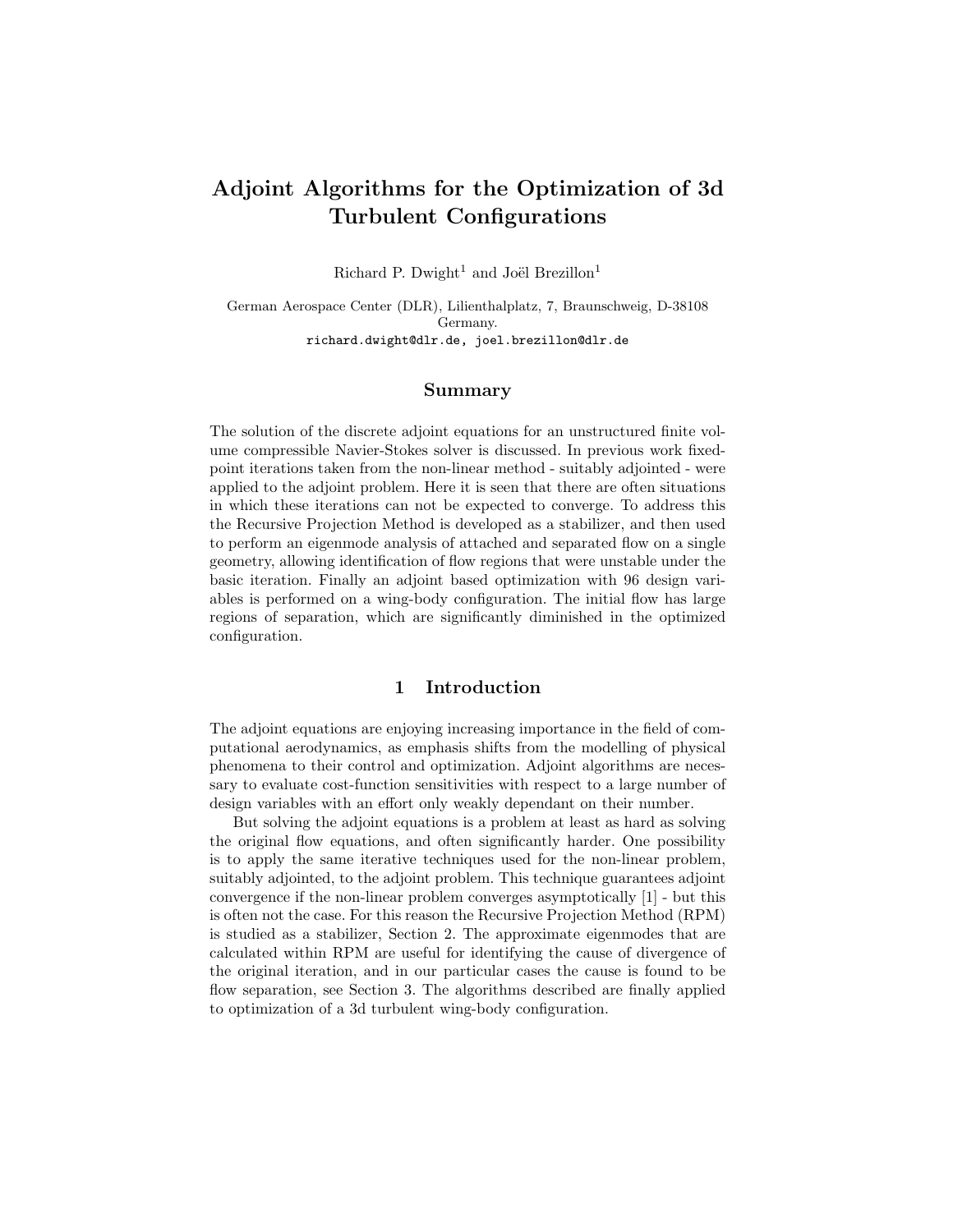We forego a detailed description of the compressible Navier-Stokes equations and their unstructured finite volume discretization in the DLR TAU-Code, referring the interested reader to [2, 3], and note only that the method uses the Jameson-Schmitt-Turkel (JST) flux with scalar artificial dissipation and the one-equation Spalart-Allmaras turbulence model with Edwards modification.

### 2 The Recursive Projection Method

Despite the guarantees regarding convergence provided by the theory of adjointed fixed-point iterations (FPIs) [1] there are regularly situations in which it is possible to obtain a reasonably converged solution of the non-linear equations, but not of the corresponding adjoint equations. This can occur for three reasons: either a) the non-linear solution is not sufficiently converged, or b) there is a discrepancy between the linear and non-linear problem due to some approximation of the Jacobian, or c) the FPI applied to the non-linear problem does not converge asymptotically itself.

In an effort to understand and mitigate these phenomena, we consider the Recursive Projection Method (RPM), originally developed by Schroff and Keller in 1993 as a means of stabilization of unstable procedures [4]. Since then it has been applied in aerodynamics for convergence acceleration [5], and stabilization of linear frequency domain solvers [6].

Let the (linear) adjoint system be written  $Ax = b$ . The idea of RPM is to regard the transient solution of the linear problem as a sum of eigenvectors of the relaxation operator  $\Phi = (I - M^{-1}A)$  where M is some iteration operator, e.g. LU-SGS with multigrid. The application of  $\Phi$  to an approximate solution then corresponds to a product of each eigenvector with its corresponding eigenvalue. Divergence of the iteration implies that there is at least one eigenvalue of  $\Phi$  with modulus greater than unity. Assuming that the number of such eigenvalues is small, and that the space spanned by their eigenvectors is known, call it P, then it must be possible to solve the projection of the problem onto this low dimensional subspace using some expensive but stable method, while solving the projection onto the complimentary subspace Q using the original FPI iteration, which is known to be stable there.

Newton-Raphson is typically used on P. The space of dominant eigenvectors is determined as the calculation progresses, by applying the principle that the difference between successive applications of the FPI on Q form a power iteration on the dominant eigenvalues of  $\Phi$  restricted to 2.

In more detail: consider a relaxation operator written

$$
N(x) = (I - M^{-1}A)x + M^{-1}b.
$$
 (1)

Let  $V$  be an orthonormal basis of  $P$ , then orthogonal projection operators onto P and Q may be written respectively  $P = V V^T$  and  $Q = I - V V^T$ .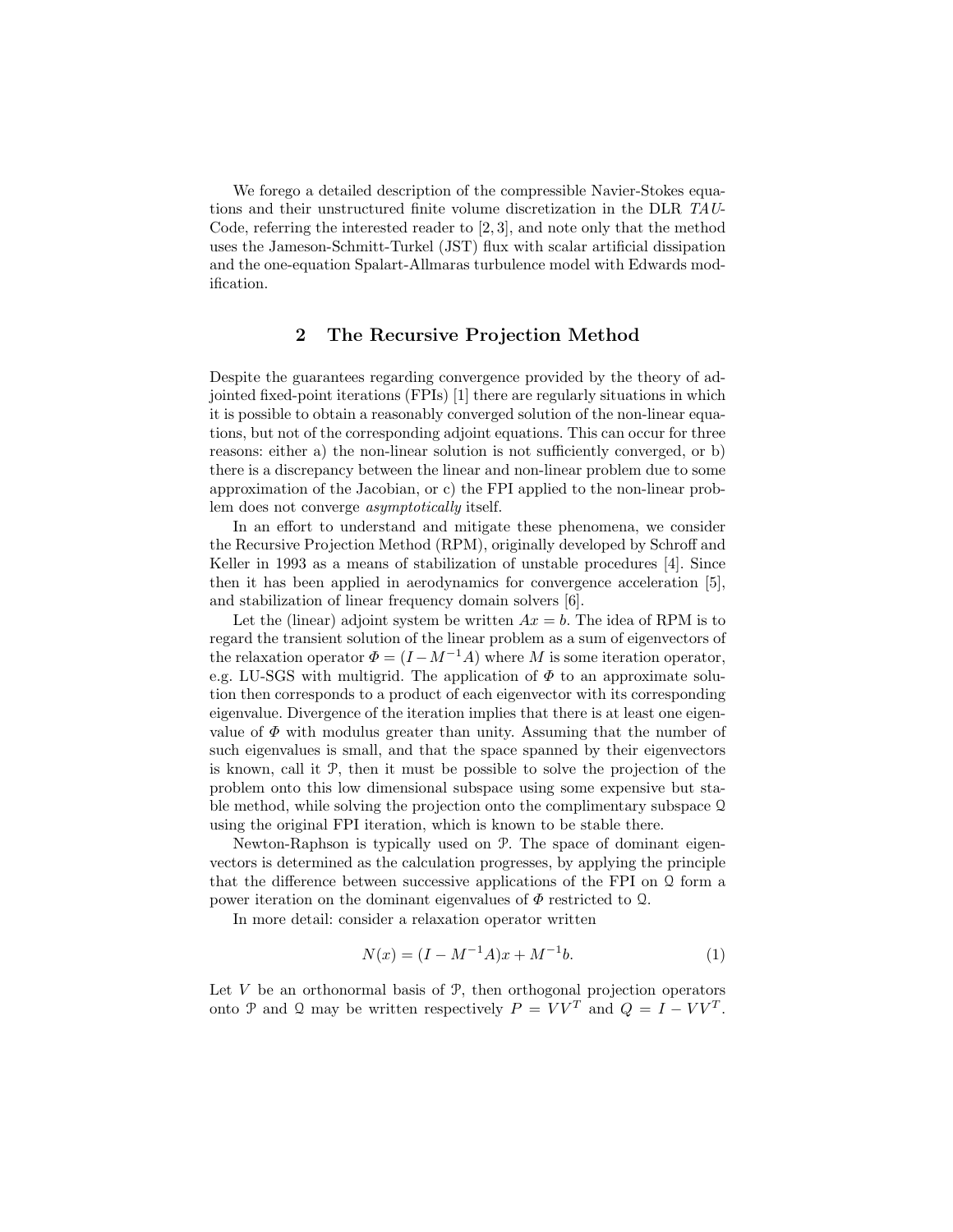Further define  $x_P = Px$ ,  $x_Q = Qx$ . Then the RPM iteration may be written

$$
x_Q^{n+1} = QN(x^n),\tag{2}
$$

$$
x_P^{n+1} = x_P^n + (I - P\Phi P)^{-1} [PN(x^n) - x_P^n], \tag{3}
$$

where

$$
x^{n+1} = x_P^{n+1} + x_Q^{n+1}.\tag{4}
$$

The derivative term in the Newton iteration (3) may be written  $V(I (H)^{-1}V^T$ , where H is a square matrix of size dimension of P, whose inversion is cheap if  $P$  is of low dimension.

To determine the basis itself consider the sequence

$$
K = \left[ \Delta x_Q^n, \Delta x_Q^{n-1}, \dots, \Delta x_Q^{n-k+1} \right],\tag{5}
$$

where  $\Delta x_Q^n = x_Q^{n+1} - x_Q^n$  are readily available from the iteration on Q. Using the linearity of  $\Phi$  it is easy to show that  $\Delta x_Q^n = Q \Phi Q \Delta x^{n-1}$ , so K is a Krylov space for  $Q\Phi Q$ . Asymptotically this subspace will tend to contain the dominant k eigenvectors of  $Q\Phi Q$ , as they are the components of the solution most amplified by repeated application of the operator. Via QR factorization an orthogonal basis for  $K$  is obtained, and these vectors are added to V when the power iteration becomes sufficiently converged. For more information see [1].

#### 3 Influence of Separation on Linear Convergence

To demonstrate the effect unsteady flow phenomena can have on the convergence of the adjoint problem, and to evaluate RPM, we consider two cases: the RAE 2822 aerofoil Case 9 and Case 10 [7]. The only differences between these two cases are the Mach and Reynolds numbers, but Case 9 is fully attached and Case 10 has a large region of shock induced separation. Convergence histories of the flow solutions are shown in Figure 1 where LU-SGS with multigrid with exactly the same settings is used in both cases. The attached case eventually reaches a region of asymptotic convergence, but Case 10 enters a limit cycle after about 1000 iterations and converges no further. However, the lift and drag are well converged, and an engineer might reasonably be satisfied with these values. In fact the parameters of the FPI were specially chosen such that this situation would occur, in a attempt to model a circumstance which is common for complex geometries. The exact cause of the limit cycle is generally difficult to determine with any certainly.

The lack of non-linear asymptotic convergence means that one sufficient condition for convergence of the linear problem has not been met. Figure 1 shows the linear convergence (without RPM), and as expected, the adjoint of Case 9 converges and that of Case 10 diverges. The engineer who then wishes to optimize Case 10 (perhaps to remove the separation) with an adjoint-based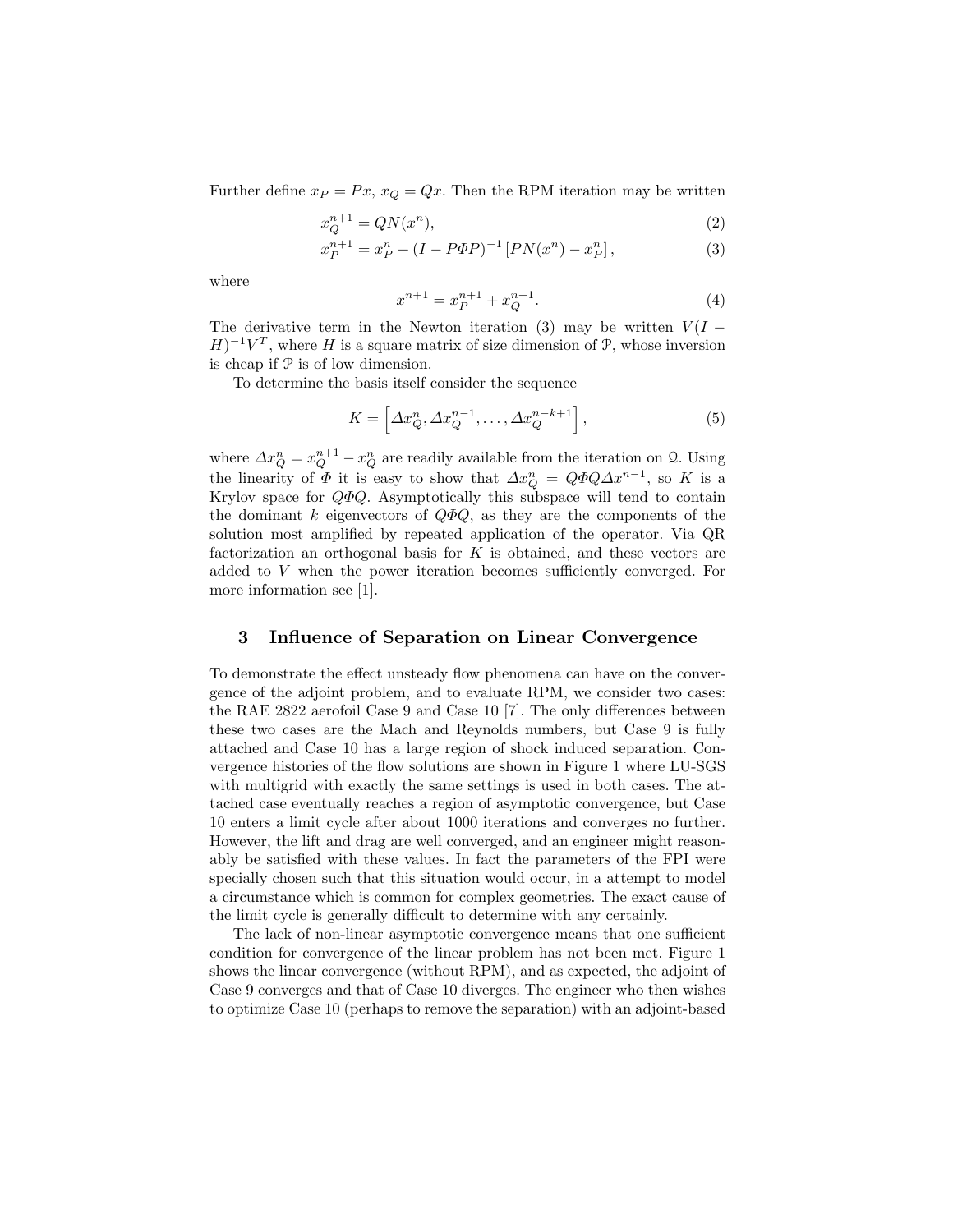method can not, even though she can reliably obtain force coefficients. This is clearly an undesirable situation.

Applying RPM then speeds up the convergence of Case 9 and brings Case 10 to convergence, see Figure 1, consistent with the framework developed in the previous section. The discontinuities in the convergence are the iterations at which the basis is extended. As a side effect of RPM the dominant eigenvalues and eigenvectors of  $\Phi$  (the LU-SGS smoothed multigrid iteration applied to each case) are approximated, Figure 2. As must be true - given the behaviour of the linear convergence - all eigenvalues of Case 9 lie within the unit circle, and therefore all modes converge. Four eigenvalues of Case 10 lie outside, and the eigenmodes related to these eigenvalues are amplified at each iteration of the scheme. Effectively the diverging components of the problem have been isolated.

Plotting the eigenvectors themselves then allows identification of those regions of the flow responsible for slow convergence and divergence respectively. Each eigenvector has a similar structure to a solution vector, with five complex components at each grid point; in Figure 3 the  $L^2$  norm at each point is taken, representing the overall size of the vector in all components at that point. The two eigenvectors shown correspond to the eigenvalues marked a and b in the previous figure, and it should be noted that they therefore show different things: for Case 9 parts of the field that are most slowly damped, for Case 10 parts of the field that are diverging.

From these eigenmodes much information may be gleaned that is ordinarily unavailable. For example it is becomes clear that in Case 9 the convergence rate of the iteration is limited by the convergence of the flow in the regions of the shock and upper surface negative pressure gradient. Devising an FPI that improves the convergence somewhere else, e.g. near the stagnation point, would result in no overall improvement. Similarly in Case 10 the cause of the non-linear limit cycle instability has been positively identified as the separation, in particular the largest recirculating region immediately behind the shock. Any treatment of the instability, in either the non-linear or linear problem, must necessarily involve this region. In both modes dark spots appear in the field under the aerofoil where no special physical features are present, indicating mesh or discretization problems.

Of course the eigenmodes depend on the FPI, and so the analysis relates to physical phenomena only over the discretization. On the other hand this is a feature that makes the analysis useful in the study of FPIs. Further work will apply eigenmode analysis to attempt to systematically categorize the behaviour of some common FPIs with respect to certain flow features, the goal being to quantify the local influence of, for example different directional multigrid coarsening algorithms. The wider use of Krylov methods also introduces the need for an FPI that is a good Krylov preconditioner, though not necessary a good multigrid smoother. Where previously Fourier analysis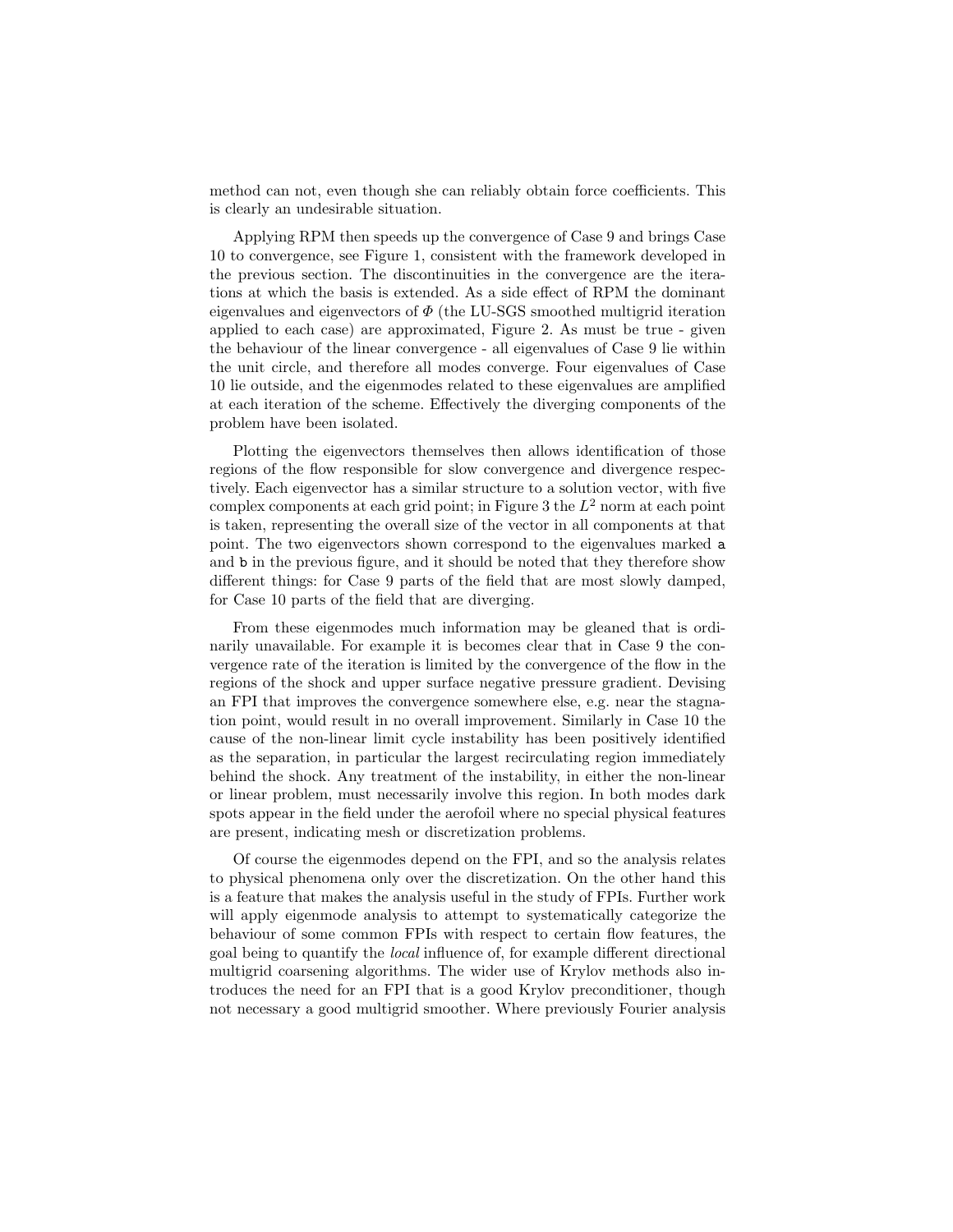was an essential tool for studying multigrid smoothers, we expect eigenmode analysis to be useful for studying Krylov preconditioners.

# 4 Gradient-Based Optimization

The adjoint method is now applied to the drag minimization of the DLR-F6 wing-body configuration at Mach 0.75, a Reynolds number of  $3 \times 10^6$ , and  $C_L = 0.8$ , at which conditions the case has a large region of separated flow in the junction between the upper surface of the wing and the fuselage, as well as along most of the length of the wing. For the adjoint problem on this geometry, adjointed LU-SGS with multigrid alone was unconditionally unstable, and applying RPM was necessary, see Figure 4. Also shown is the  $\rho$ -residual restricted to P and Q, and the dimension of V. The corresponding eigenvalues in the same figure show that in total 8 unstable modes were found.

The optimization algorithm used is conjugate-gradients (CG), as in [8], where the angle-of-attack is varied to constrain the lift. The surface of the computational grid is shown in Figure 4, and is coarse, but sufficient to resolve the separation mentioned. The 84 paired nodes of a free-form deformation bounding box are also shown, whose vertical positions, as well as 12 additional wing twist variables were used to parameterize the wing. The pairing of nodes constrained the wing thickness. With such a large number of design variables only gradient-based optimization is viable, and only the adjoint method can deliver the gradient efficiently. Note that since the bounding box passes inside the fuselage, the wing-body junction also varies, and this is accounted for by the geometry and grid generation process. The metric sensitivities needed in the gradient calculation are evaluated by finite-differences on the mesh deformation.

The convergence of the optimization is shown in Figure 5, the horizontal axis shows the number of calls to the flow solver (both linear and non-linear), thereby approximately representing computational effort. Symbols indicate gradient evaluations. After 32 solver calls CG was unable to reduce the drag further, giving a final reduction of about 10 drag counts. In contrast a similar optimization with 42 parameters produced a reduction of only 8 counts on this mesh (in a similar CPU time) [9], emphasizing the need for a comprehensive parameterization. The optimization reduced the region of corner separation considerably, Figure 5, while not completely eliminating it, which is unlikely to be possible within the design space considered, as it does not allow deformation of the body.

## 5 Conclusions

The influence of separation on the convergence of the non-linear and the adjoint problem has been examined with the use of eigenmode analysis and the recursive projection method. This method was shown to stabilize the linear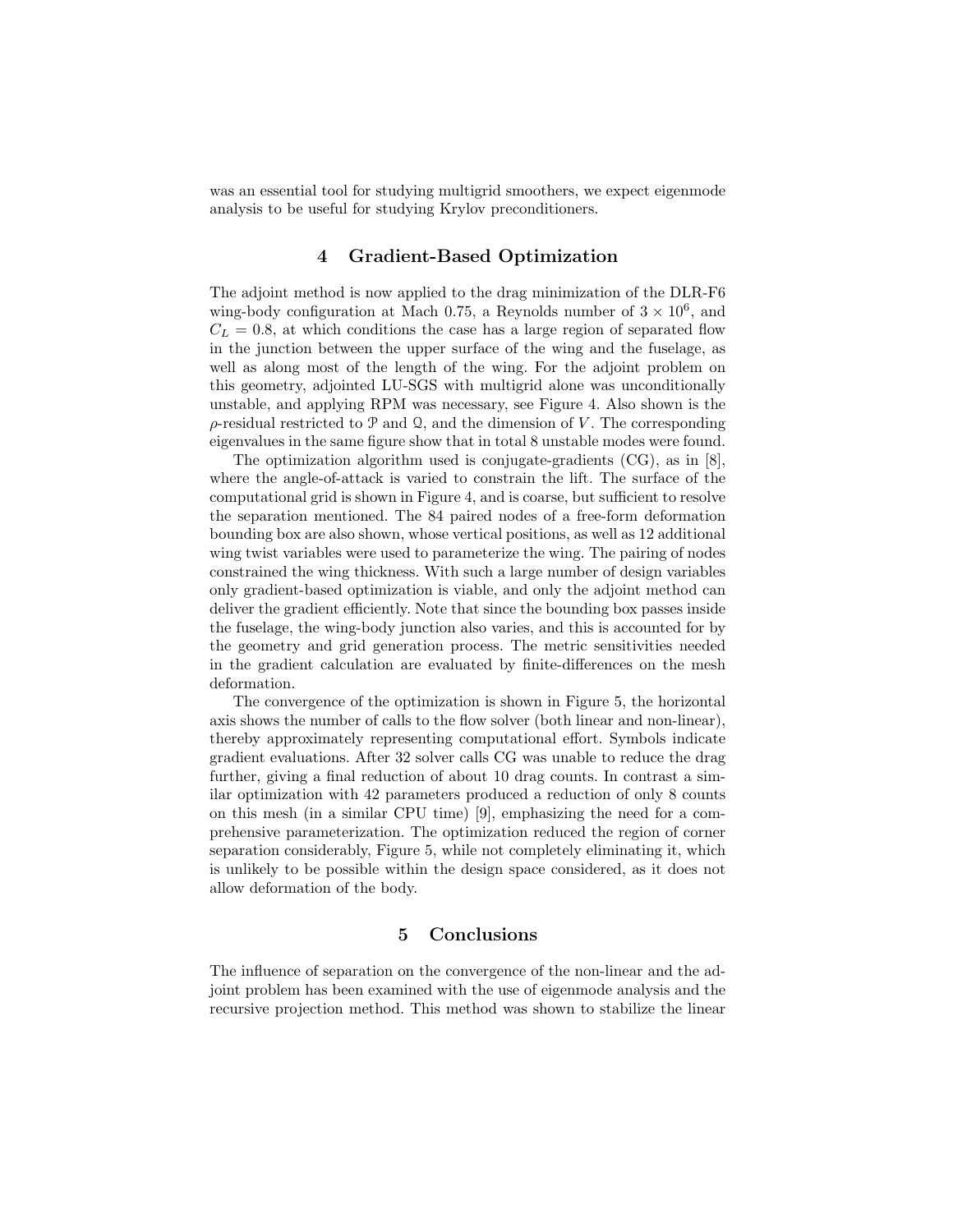calculation in situations where the use of the exact adjointed FPI for the nonlinear problem was unstable. The resulting adjoint code was applied to the optimization of a wing-body configuration, whereby the region of separation was considerably reduced.



Figure 1 Non-linear and linear convergence histories for the two cases.



Figure 2 Dominant eigenvalues of the linear iterations on the two cases.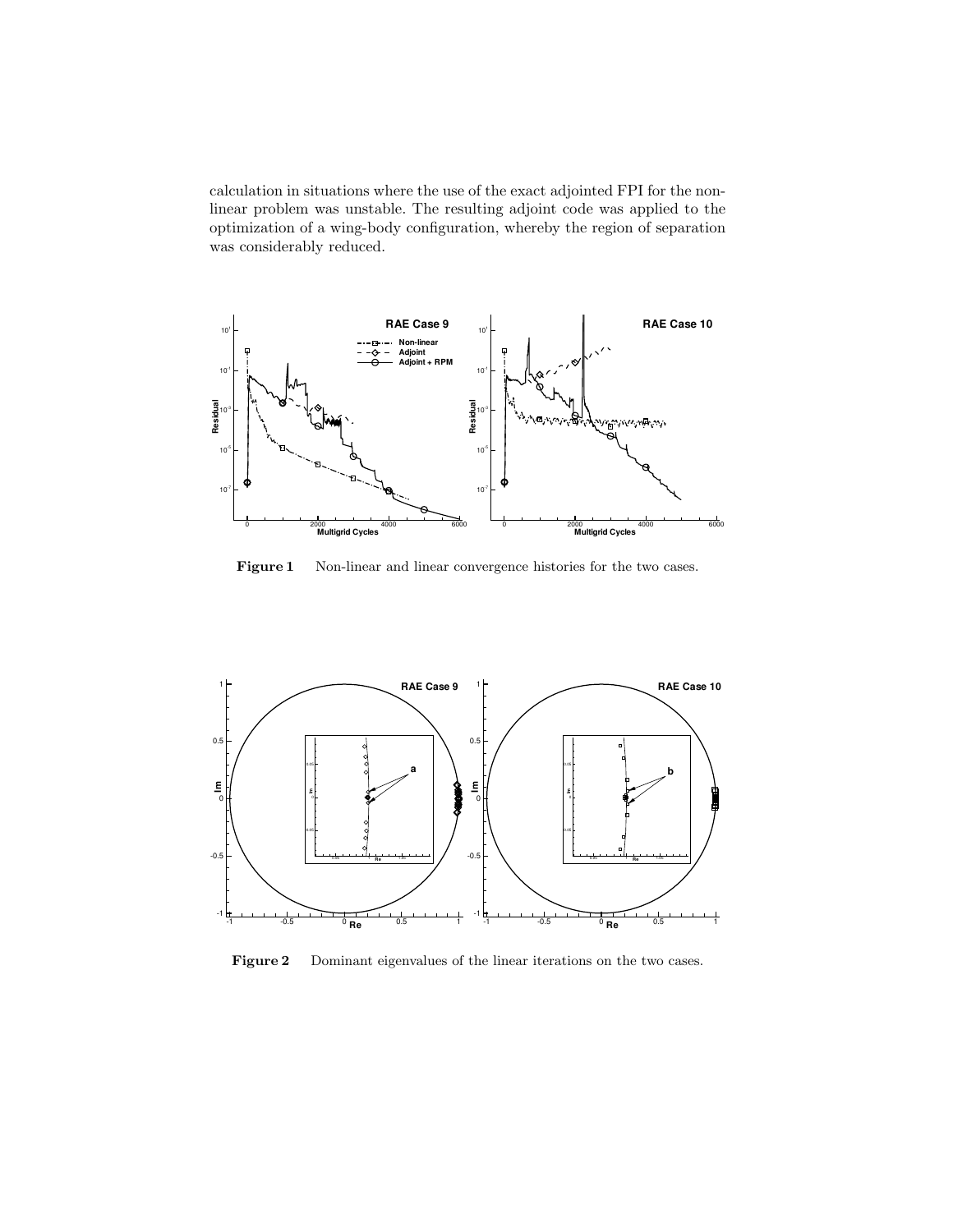

Figure 3 The dominant eigenvectors of each of the two cases; dark regions indicate large values. The corresponding eigenvalues are highlighted in Figure 2.



Figure 4 Stabilization of DLR-F6 adjoint computation with RPM, and parameterization of the wing with a free-form deformation box with 84 paired nodes. Twist is parameterized separately with 12 variables.